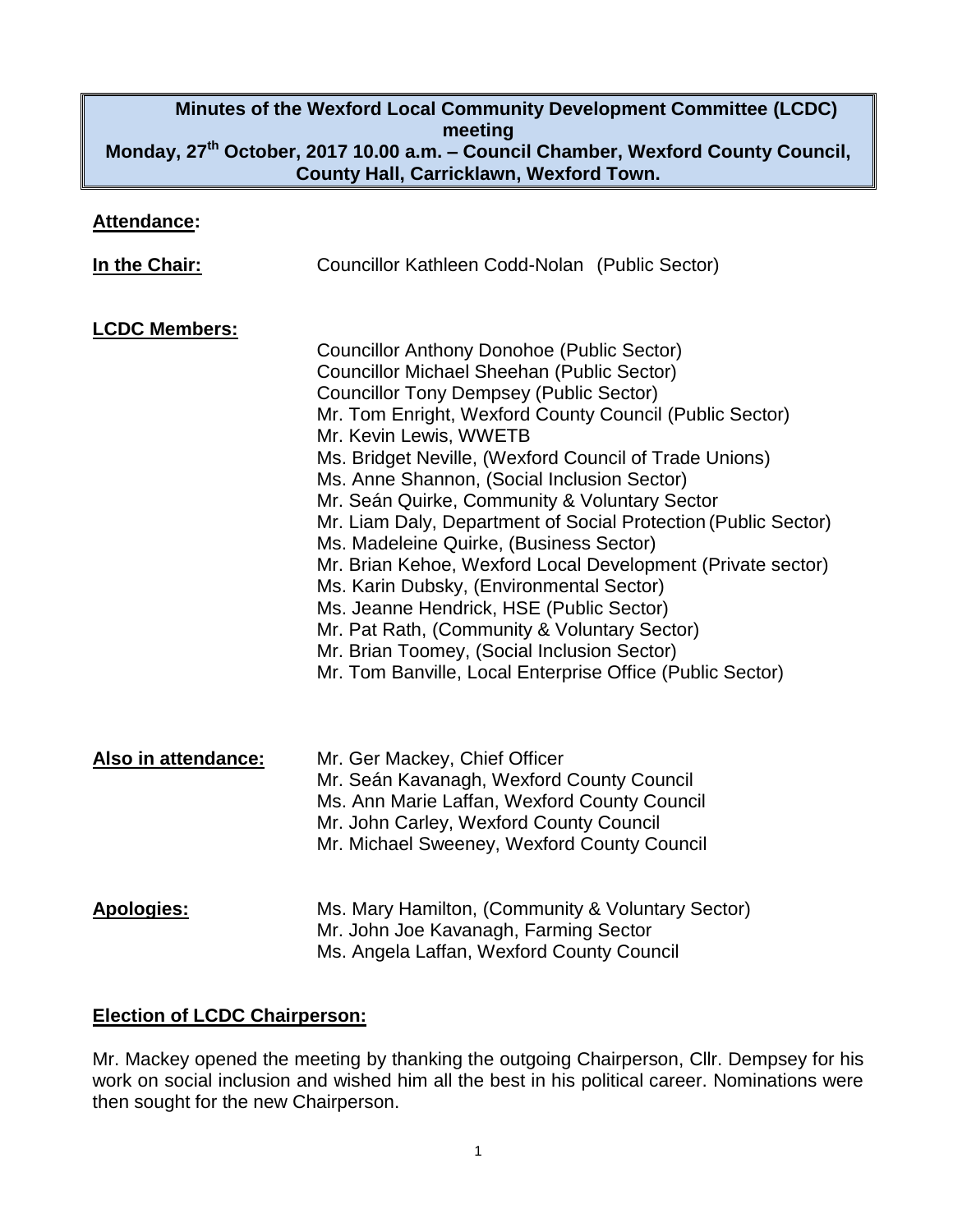Cllr. Sheehan thanked Cllr. Dempsey for his leadership and work on the LCDC since 2014. He also thanked Cllr. Codd-Nolan for her work as Vice-Chairperson on the LCDC during that time and proposed Cllr. Codd-Nolan for Chairperson of the LCDC. This was seconded by Cllr. Donohoe. As no other candidates were proposed Mr. Mackey deemed Cllr. Codd-Nolan elected as Chairperson of the LCDC.

**Proposed:** Cllr. Michael Sheehan **Seconded:** Cllr. Anthony Donohoe

Cllr. Codd-Nolan took over as Chairperson and thanked those who nominated her and also Cllr. Dempsey for his professionalism and work as Chairperson of the LCDC for the past 3 years.

# **Election of LCDC Vice-Chairperson:**

The chairperson sought nominations for the position of Vice-Chairperson. Cllr. Dempsey proposed Cllr. Sheehan and this was seconded by Cllr. Donohoe. As no other candidates were proposed Cllr. Codd-Nolan deemed Cllr. Sheehan elected as Vice-Chairperson of the LCDC.

Mr. Mackey requested an adjournment of the LCDC meeting to facilitate the holding of the LAG meeting as quorums were required for decisions to be made by the LAG. Mr. Banville left the meeting at this point. Meeting was suspended temporarily to hold the LAG meeting.

**Proposed:** Cllr. Michael Sheehan **Seconded:** Cllr. Anthony Donohoe

Mr. Banville left the meeting at this point.

Meeting re-started following LAG meeting.

## **Adoption of Minutes:**

The minutes of the Local Community Development Committee (LCDC) meeting of the 24<sup>th</sup> July, 2017, were adopted.

**Proposed:** Mr. Tom Enright **Seconded:** Cllr. Tony Dempsey

# **Matters Arising**

None.

# **Correspondence**

The members noted the contents of the presented correspondence, as listed below;

1. E-mail from Wexford PPN re: Graduate.ie programme.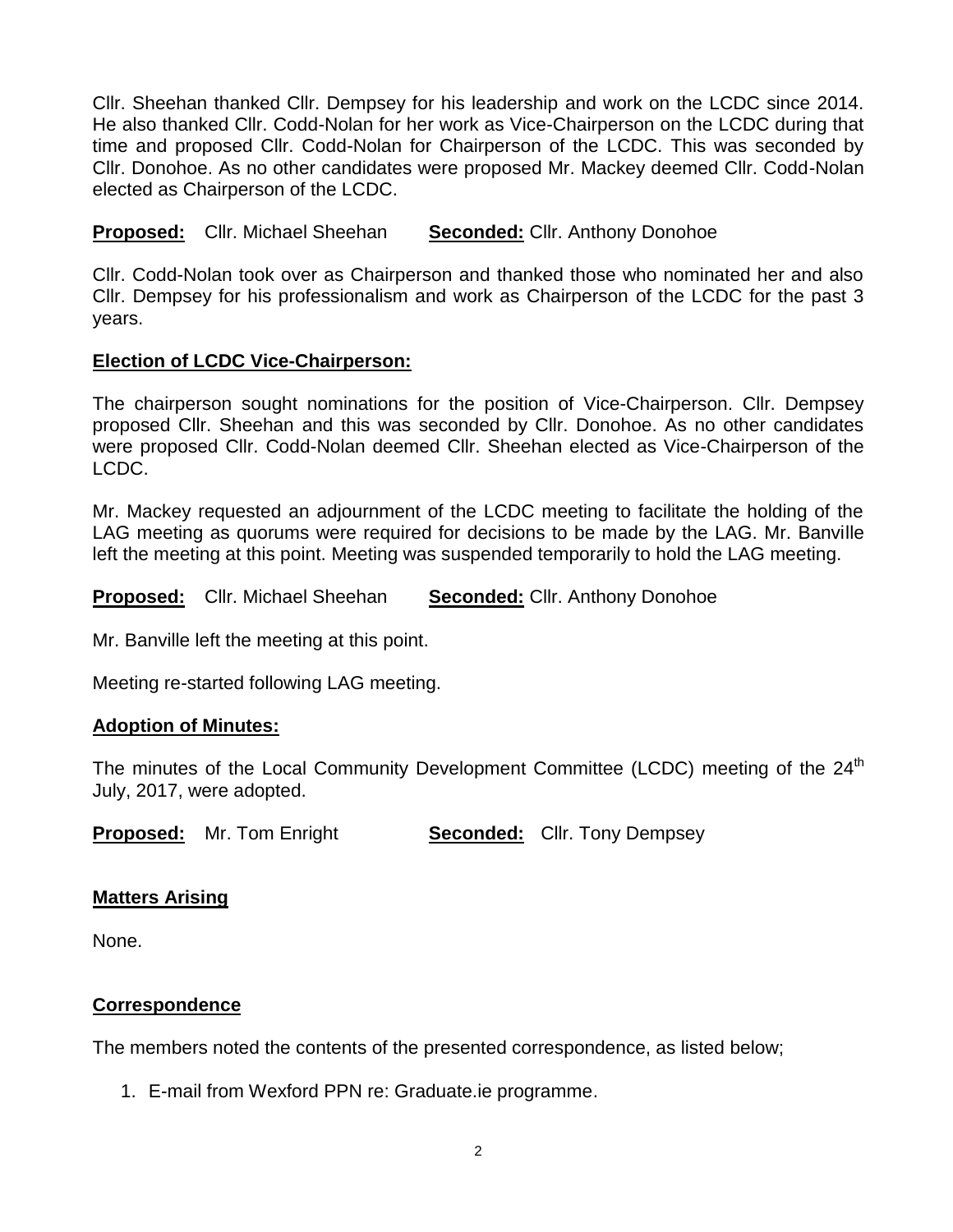## **Healthy Ireland Fund**

The Chief Officer presented the Application made to the Healthy Ireland Fund with a closing date of Friday 15<sup>th</sup> September 2017 at 3.00pm, to be ratified. The Chief Officer outlined the procedures followed and the merits of the Application. The ratification of the application was proposed by Cllr. Donohoe and seconded by Cllr. Sheehan and carried unanimously.

**Proposed:** Cllr. Anthony Donohoe **Seconded:** Cllr. Michael Sheehan

# **SICAP update**

Mr. Kehoe left the room for this agenda item.

Mr. Mackey informed the members that responses to the SICAP Tender for 2018-2022 had been received and he requested that the LCDC give him the authority to appoint the Tender Evaluation Board. The members of the proposed Board were Martina Moloney (Chairperson), Susan Bookle, Ann Gallagher and Seamus Begley. It was agreed unanimously to give Mr. Mackey the requested authority to appoint the SICAP Tender Evaluation Board.

**Proposed:** Cllr. Michael Sheehan **Seconded:** Mr. Liam Daly

## **Community Facilities Capital Scheme 2017**

Mr. Mackey presented the list of grant applications received under the Community Facilities Capital Scheme 2017 including recommendations for grant funding. It was agreed unanimously to approve the list of grants recommended. Mr. Mackey stated that notifications should be sent out to all applicants by the second week in November.

**Proposed:** Cllr. Michael Sheehan **Seconded:** Cllr. Anthony Donohoe

## **Chief Officer's report**

Mr. Mackey presented the Chief Officers report which included the following:

- Traveller Community Development Project
- Age Friendly Council
- PPN
- Town and Village Renewal Scheme 2017

The contents of the report were noted by the members.